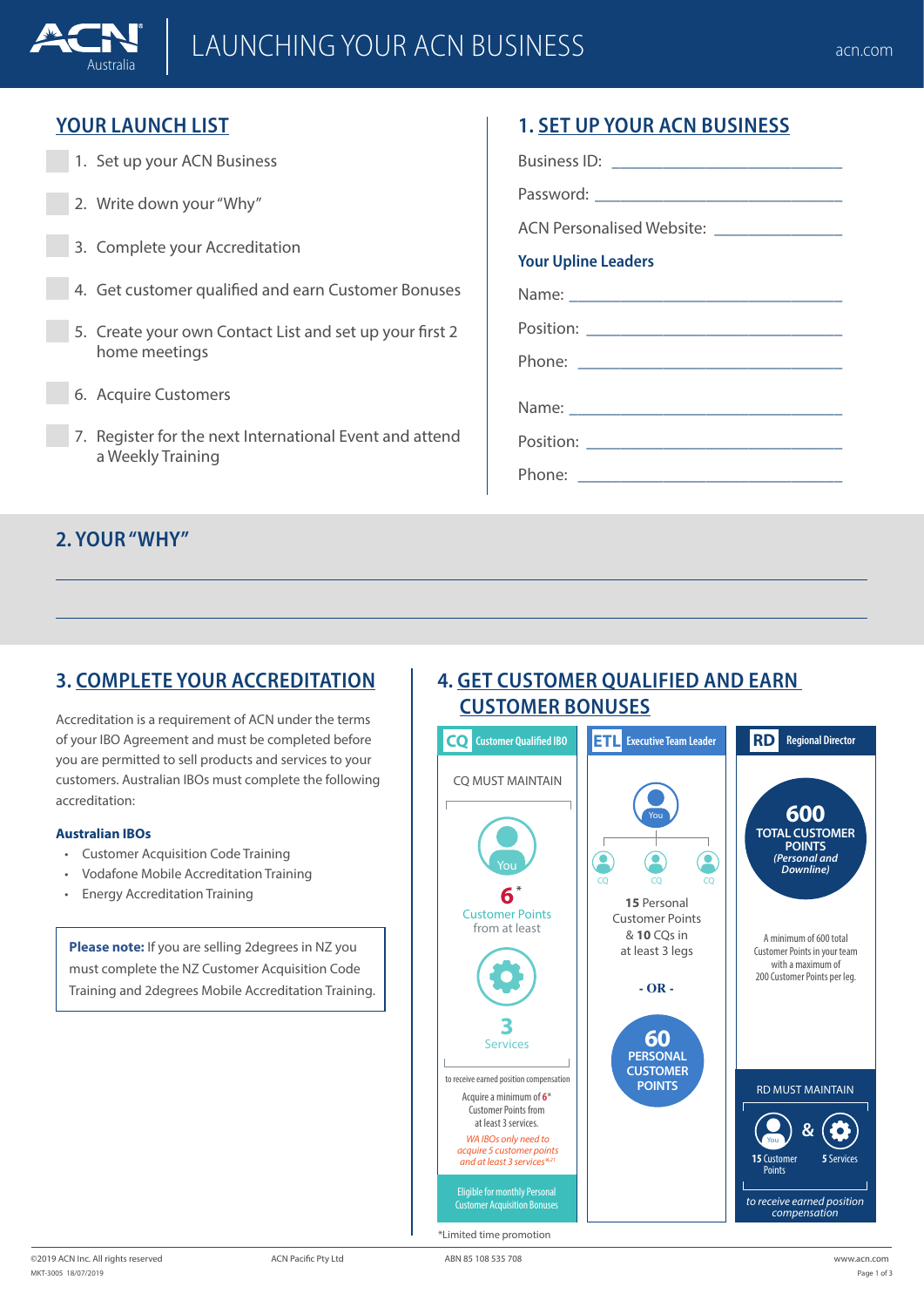### **5. CREATE YOUR CONTACT LIST**

This is where your IBOs, customers and referrals will come from

### LIST EVERYONE YOU KNOW! **DON'T PRE-JUDGE!**

| the contract of the contract of the contract of the contract of the contract of |                                                                                                                        |  |
|---------------------------------------------------------------------------------|------------------------------------------------------------------------------------------------------------------------|--|
|                                                                                 |                                                                                                                        |  |
|                                                                                 |                                                                                                                        |  |
|                                                                                 | <u> 1980 - Johann John Harry Harry Harry Harry Harry Harry Harry Harry Harry Harry Harry Harry Harry Harry Harry H</u> |  |
|                                                                                 |                                                                                                                        |  |
|                                                                                 |                                                                                                                        |  |

### **SETUP YOUR FIRST TWO HOME MEETINGS**

| Schedule your meetings and start inviting |       |       |       | <b>START</b><br><b>INVITING</b> |
|-------------------------------------------|-------|-------|-------|---------------------------------|
| Date:                                     | Time: | Date: | Time: |                                 |

### **When Inviting:** Be Natural (Enthusiasm + Urgency = Great Results)

Hi *(prospect name)*, it's *(Insert IBO Name)* How are you?

Hey, I am just rushing out, but just had to give you a quick call! I know this is left field, but do you look at other ways of making money in addition to what you are doing right now? (PAUSE for response...Yes...)

Yes, I thought you would! Now you may not know this about me but... (insert your reason why)

I knew that there had to be a better way, and what I found is a company that is expanding here, specialising in Energy and new technologies! What I am most excited about is the person leading the expansion I met called.........who is having massive success and *he/she* is launching into our area.

I don't know how I did it, but I have managed to secure 45 minutes of his/her time and he/she is coming over to my place on (insert date...day...time).

I was thinking of key people, and I thought of you! Can I put you down for coming?

#### **Handling any question from the prospect is to be answered this way only:**

"That is a very good question and that is exactly why I have the expert coming over to answer those questions for us. Can I count on you for coming?"

#### **If they can't make it:**

"When is the soonest we can get together?"

#### **If they say no:**

Move onto the next person on your list of warm market contacts.